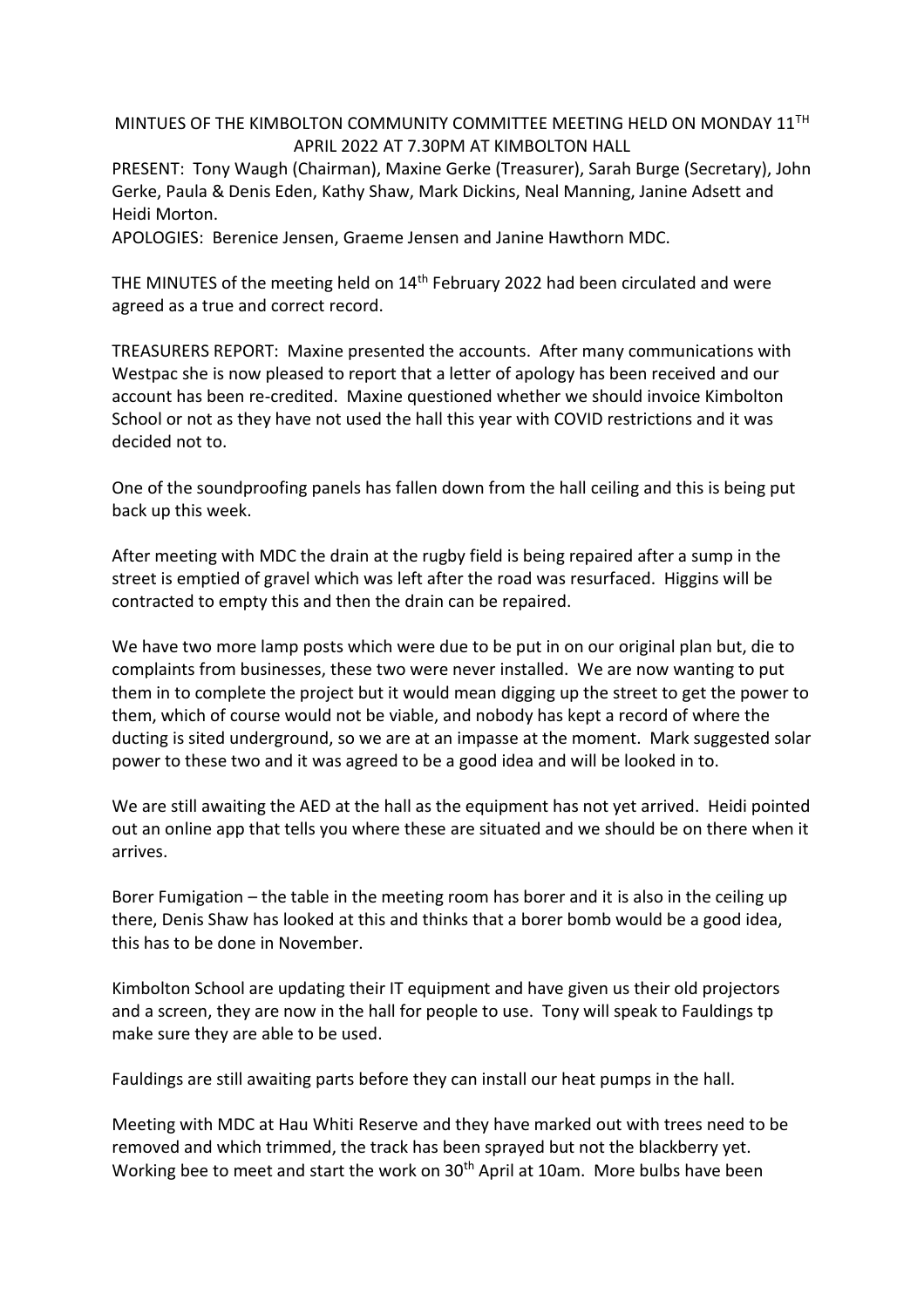donated and these to be planted in June. Heidi has received funding of \$400 for native plants to be put in and the school children will help put these in and another working bee will be planned for a Wednesday when the children can come along.

Janine has met with MDC regarding the installation of the seats at the Kimbolton Cemetary and her offer of a donation of two seats has been turned down. MDC have already installed one seat at the cost of \$3000 + GST and any more donated seats would have to be the same and would not be able to have a plaque displayed on them. Sadly Janine has decided not to go ahead with this and we feel very sorry that this has occurred. Janine would be happy to donate the offered seats to another location, such as the new lookout which we are very grateful for.

The table and chairs in the meeting room are getting in to disrepair and are no longer used so Maxine suggested that we offer them back to the families who donated them, this was agreed to and Maxine will contact the families.

Kathy pointed out that the hedge on a property on Kimbolton Road opposite the Catholic Church is very overgrown and coming out over the pavement – can MDC look at this please?

MDC Funding – Community Committee Project - \$4269.66 (tagged for street banners, Picnic in the Park, village historical booklet, street beautification and painting of the library) – current balance is \$2729.94 with \$1539.10 spent on five street flags (\$560), materials for Hau Whiti Walkway signs (\$70.96), printing of historical booklet (\$386.40).

Community Planning - \$18,000.00 (tagged for Kimbolton viewing platform (\$10,000) and installation of two lampposts (\$8,000) – current balance is \$11,891.36 with \$6,108.64 spent on Kimbolton Lookout.

Suggestions for allocation of 2022/23 funding – ANZAC Day, new banners in street, plant protection in walkway and bark for school lookout.

Denis has looked at the library and thinks that a good washing this year and painting next year.

Community Committee Forum 4th May at 5pm at MDC

ANZAC Day Monday 25th April 8am at the hall. Helen Worboys to do the address, mail drop and facebook page to advertise. School to attend, Maxine to buy our wreath.

The organ which was donated to us does not appear to be working so Carolyn Puett to be asked to come and look at it for us.

Community Plan Review – MDC would like this done before the end of June so our first meeting will be o Wednesday 25<sup>th</sup> May at 7.30pm.

Smart Community Wellbeing Wednesday  $13<sup>th</sup>$  April 10 – 11.30

First Aid course is now re-schedules for  $14<sup>th</sup>$  and  $15<sup>th</sup>$  May